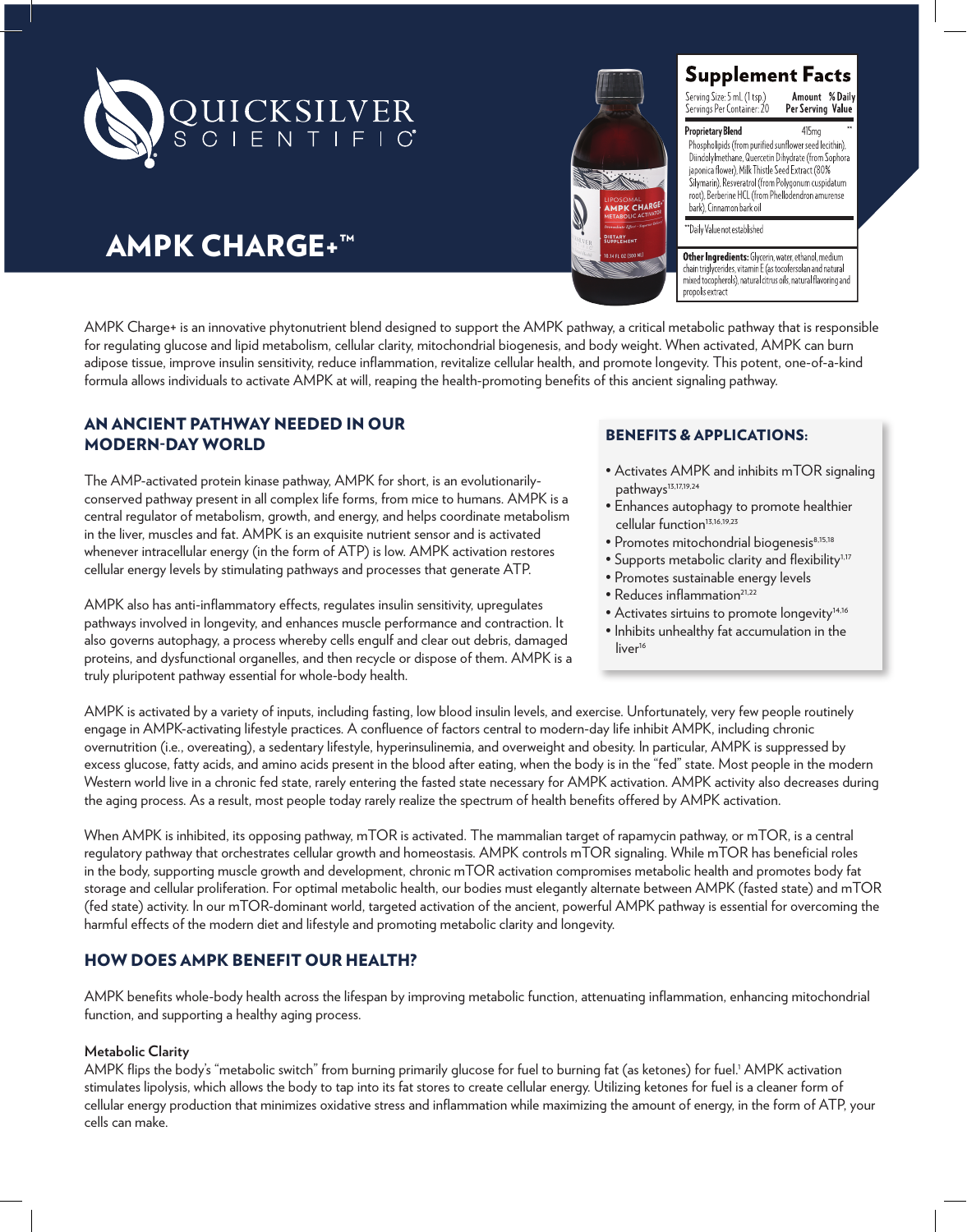Amplification of AMPK signaling also improves other aspects of metabolic health. It improves blood sugar control by enhancing insulin sensitivity and promoting efficient glucose uptake from the blood into cells.<sup>2</sup> This prevents glucose from lingering in the blood for too long, where it can wreak havoc on blood vessel integrity.

AMPK activation also supports healthy blood lipid levels. It prevents fat from accumulating in the liver, a phenomenon closely tied to blood sugar control and, if allowed to continue unabated, significantly compromises liver function.<sup>3</sup>

AMPK is essential for the activation of autophagy, the body's cellular "housekeeping" system that clears out damaged and dysfunctional cell components so that the body can recycle or dispose of them.<sup>4</sup> By elegantly maintaining cellular homeostasis, a proper level of autophagy ensures that we stay healthy, fit, and age with grace. Autophagy is inhibited by the postprandial surge in insulin and is stimulated during periods of fasting or when nutrients are in short supply. Without optimal AMPK activation, autophagic activity may be insufficient to support whole-body health.

Together, the beneficial effects of AMPK on fuel utilization, blood sugar, blood lipids, and autophagy help to clean up the body's metabolic machinery, supporting metabolic clarity.

#### **Reduces Inflammation**

Inflammation is a central component of many of the chronic diseases we face in Westernized society today, including cardiovascular disease, type II diabetes, neurodegenerative diseases, and uncontrolled cellular proliferation.5 Chronic activation of mTOR and insufficient AMPK activity exacerbates inflammation; this imbalance in cellular signaling pathways is increasingly implicated in chronic disease development.<sup>6</sup>

Conversely, AMPK activation has been found to reduce inflammation, stemming the tide of unproductive inflammatory processes that contribute to chronic diseases such as cardiovascular disease and type 2 diabetes.<sup>7,8</sup>

#### **Supports Healthy Mitochondrial Function**

Mitochondria are the energy powerhouses of cells, responsible for generating a constant supply of cellular energy in the form of ATP. AMPK activation increases mitochondrial efficiency, supporting ATP production while minimizing harmful free radical byproducts. It also activates mitophagy, the selective degradation of defective mitochondria, and promotes the creation of new, healthy mitochondria.9

#### **Supports Healthy Cellular Senescence**

Cellular senescence is the process by which cells cease to be functional, instead transitioning into a state of cell cycle arrest and secreting a variety of pro-inflammatory mediators that harm surrounding healthy cells. Cellular senescence is triggered by oxidative stress, DNA damage, and is a part of the aging process. Senolytics, or compounds that selectively kill senescent cells, reduce the body's senescent cell burden and may promote metabolic health and longevity. A variety of natural compounds exert senolytic effects, rejuvenating the body at the cellular level.

#### **Promotes Longevity**

AMPK activates an ancient network of genes and proteins that regulate longevity, including the sirtuins. Sirtuins are proteins that play a vital role in regulating cellular health and homeostasis. Therapeutic sirtuin activation has been shown to support healthy aging and metabolism.<sup>10</sup> Interestingly, AMPK and sirtuins appear to engage in crosstalk to ultimately impact cellular health and lifespan.<sup>11</sup>

Sirtuins require NAD+ to function properly; a lack of NAD+ thus inhibits AMPK activation. Fortunately, some of the lifestyle practices that activate AMPK, such as fasting, also support NAD+ generation, providing powerful synergistic support for longevity.<sup>12,13</sup> For additional support of NAD+ generation, consider adding NAD+ Gold<sup>™</sup> to your protocol.

#### **Acts as an Exercise Mimetic**

In an ideal world, we would all engage in daily physical activity to support optimal health. However, the reality is that this is not feasible for many people. This realization has led to increased scientific interest in compounds that induce physiological benefits similar to those seen with exercise; such compounds are referred to as "exercise mimetics."

AMPK activation drives energy metabolism in skeletal muscle, the cardiovascular system, and mitochondria and plays an essential role in mediating the beneficial effects of physical activity. Several AMPK activators thus act as exercise mimetics, with resveratrol one of the most-studied compounds thus far. In animal studies, resveratrol has been found to increase running endurance and improves cardiac and mitochondrial function via mechanisms that parallel those seen with exercise.14,15 Quercetin may offer similar, albeit milder effects; it's benefits for exercise may come, in large part, from its ability to attenuate exercise-induced oxidative stress.<sup>16</sup>

#### IN THIS FORMULA:

**Resveratrol** stimulates AMPK, inhibits the mTOR pathway, activates sirtuins, and induces autophagy by targeting a complex array of